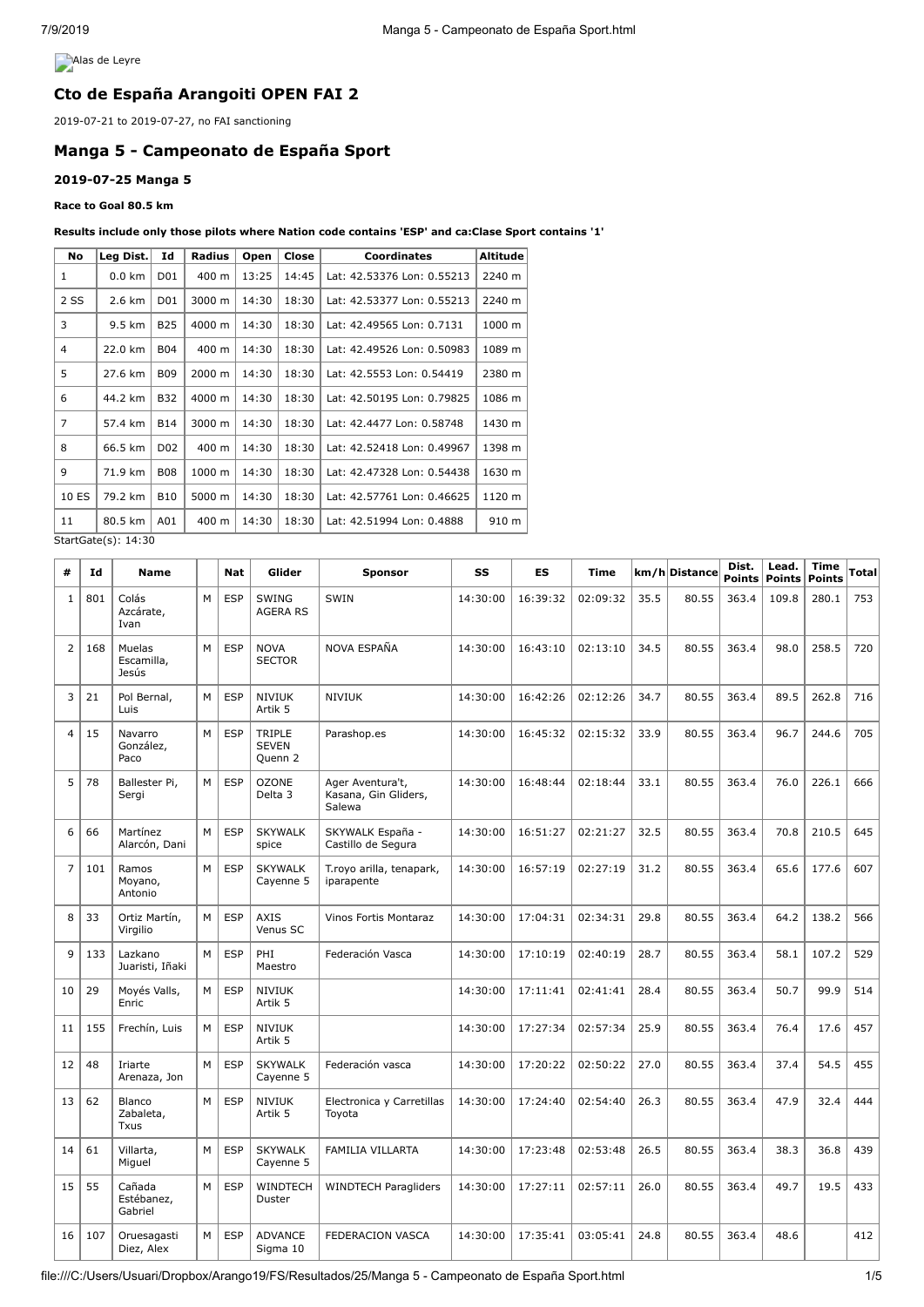# 7/9/2019 Manga 5 - Campeonato de España Sport.html

| #  | Id  | Name                               |    | <b>Nat</b> | Glider                          | Sponsor                                | SS       | ES       | Time     |      | km/h Distance | Dist.<br><b>Points</b> | Lead.<br>Points | <b>Time</b><br>Points | Total |
|----|-----|------------------------------------|----|------------|---------------------------------|----------------------------------------|----------|----------|----------|------|---------------|------------------------|-----------------|-----------------------|-------|
| 17 | 198 | Tudela Masip,<br>Luis Felipe       | M  | <b>ESP</b> | Ozone<br>Delta 3                |                                        | 14:30:00 | 17:42:08 | 03:12:08 | 23.9 | 80.55         | 363.4                  | 45.4            |                       | 409   |
| 18 | 126 | Benitez<br>Fraysse,<br>Manuel      | M  | <b>ESP</b> | <b>OZONE</b><br>Delta 3         |                                        | 14:30:00 | 17:27:05 | 02:57:05 | 26.0 | 80.55         | 363.4                  | 24.9            | 20.0                  | 408   |
| 19 | 134 | Penella Ros,<br>Josep Ramon        | M  | <b>ESP</b> | <b>OZONE</b><br>Delta 3         |                                        | 14:30:00 | 17:28:49 | 02:58:49 | 25.7 | 80.55         | 363.4                  | 32.7            | 11.2                  | 407   |
| 20 | 52  | Martinez<br>Rojano,<br>Chechu      | M  | <b>ESP</b> | <b>SKYWALK</b><br><b>SPICE</b>  | RODEO STAR_FGT                         | 14:30:00 | 17:29:35 | 02:59:35 | 25.6 | 80.55         | 363.4                  | 32.0            | 7.3                   | 403   |
| 21 | 182 | Gavin Gracia,<br>Fernando          | M  | <b>ESP</b> | <b>NIVIUK</b><br>Artik 5        |                                        | 14:30:00 | 17:30:37 | 03:00:37 | 25.5 | 80.55         | 363.4                  | 16.7            | 2.1                   | 382   |
| 22 | 104 | Antoñanzas<br>de Andres,<br>Carlos | M  | <b>ESP</b> | <b>ADVANCE</b><br>Iota          |                                        | 14:30:00 | 17:37:45 | 03:07:45 | 24.5 | 80.55         | 363.4                  | 13.6            |                       | 377   |
| 23 | 73  | Echevarria,<br>Aitor               | M  | <b>ESP</b> | <b>ADVANCE</b><br>Sigma 10      |                                        | 14:30:00 | 17:48:55 | 03:18:55 | 23.1 | 80.55         | 363.4                  | 12.0            |                       | 375   |
| 24 | 58  | Arabolaza<br>Zabala, Gari          | М  | <b>ESP</b> | <b>NOVA</b><br>Mentor 6         |                                        | 14:30:00 | 17:49:22 | 03:19:22 | 23.1 | 80.55         | 363.4                  |                 |                       | 363   |
| 25 | 199 | Pol Font,<br>Albert                | М  | <b>ESP</b> | <b>NIVIUK</b><br>hook 5         |                                        | 14:30:00 |          |          |      | 69.44         | 313.3                  |                 |                       | 313   |
| 26 | 36  | Garcia<br>Guerrero,<br>Juanma      | M  | <b>ESP</b> | TRIPLE<br><b>SEVEN</b><br>Oueen |                                        | 14:30:00 |          |          |      | 55.99         | 252.6                  | 42.4            |                       | 295   |
| 27 | 190 | Sancho<br>Frisuelos, Ana<br>Maria  | F. | <b>ESP</b> | <b>DUDEK</b><br>Colt 2          | www.monteholiday.com                   | 14:30:00 |          |          |      | 56.37         | 254.3                  | 4.8             |                       | 259   |
| 28 | 447 | Roset Ilobet,<br>Jordi             | М  | <b>ESP</b> | <b>OZONE</b><br>Alpina 3        |                                        | 14:30:00 |          |          |      | 27.87         | 125.7                  |                 |                       | 126   |
| 29 | 128 | Masanés<br>Mateos, Jordi           | М  | <b>ESP</b> | <b>NIVIUK</b><br>Artik 5        | Viatges Masanés /<br>www.alioth.cat    | 14:30:00 |          |          |      | 22.91         | 103.4                  |                 |                       | 103   |
| 30 | 197 | Espinosa<br>Pomares,<br>Eduardo    | M  | <b>ESP</b> | <b>SKYWALK</b><br>Cayenne 5     |                                        | 14:30:00 |          |          |      | 20.91         | 94.3                   |                 |                       | 94    |
| 31 | 177 | Casas Suárez,<br>Miguel            | M  | <b>ESP</b> | <b>OZONE</b><br>Alpina 2        |                                        | 14:30:00 |          |          |      | 15.68         | 70.7                   |                 |                       | 71    |
| 32 | 165 | López Soto,<br>Ramón José          | М  | <b>ESP</b> | GIN<br>Carrera<br>Plus          |                                        | 14:30:00 |          |          |      | 14.79         | 66.7                   |                 |                       | 67    |
| 33 | 170 | Bür<br>Zimmermann,<br>George       | M  | <b>ESP</b> | <b>SKYWALK</b><br>Cayenne 5     | Z Robotics Labs. Red<br>Bull. Dynafit. | 14:30:00 |          |          |      | 12.34         | 55.7                   |                 |                       | 56    |
| 34 | 77  | Benito, Oskar                      | M  | <b>ESP</b> | <b>OZONE</b><br>Mantra 7        |                                        | 14:30:00 |          |          |      | 9.53          | 43.0                   |                 |                       | 43    |
| 35 | 85  | Azagra<br>Navascues,<br>Felix      | М  | <b>ESP</b> | <b>NIVIUK</b><br>Artik 5        |                                        |          |          |          |      | 4.00          | 18.0                   |                 |                       | 18    |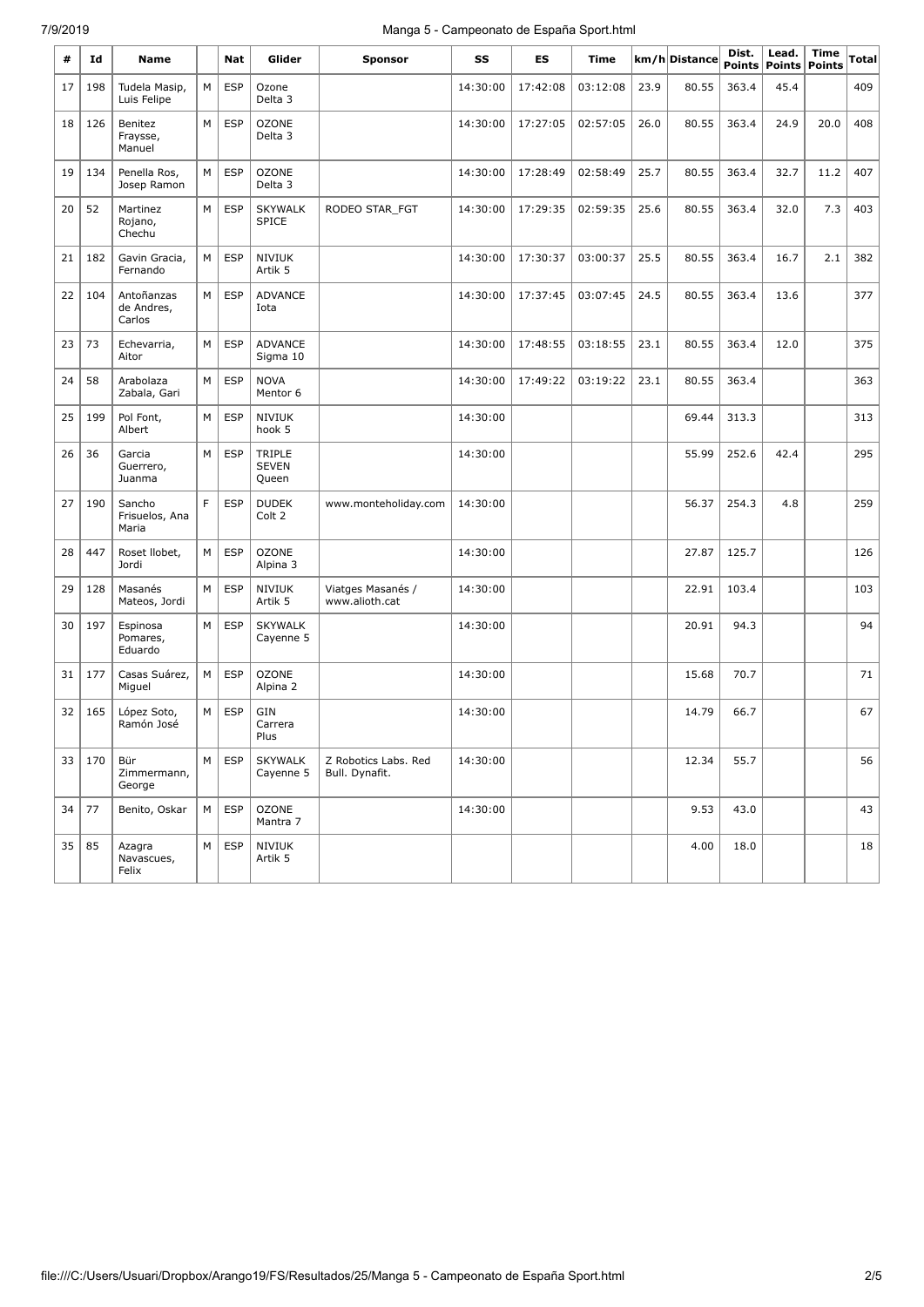### **Pilots absent from task (ABS)**

| Id | Name                           |
|----|--------------------------------|
|    | 105   Valenzuela Agüí, Cecilia |
|    | 109   Carbo, Arcadio           |

# **Pilots not yet processed (NYP)**

**Id Name**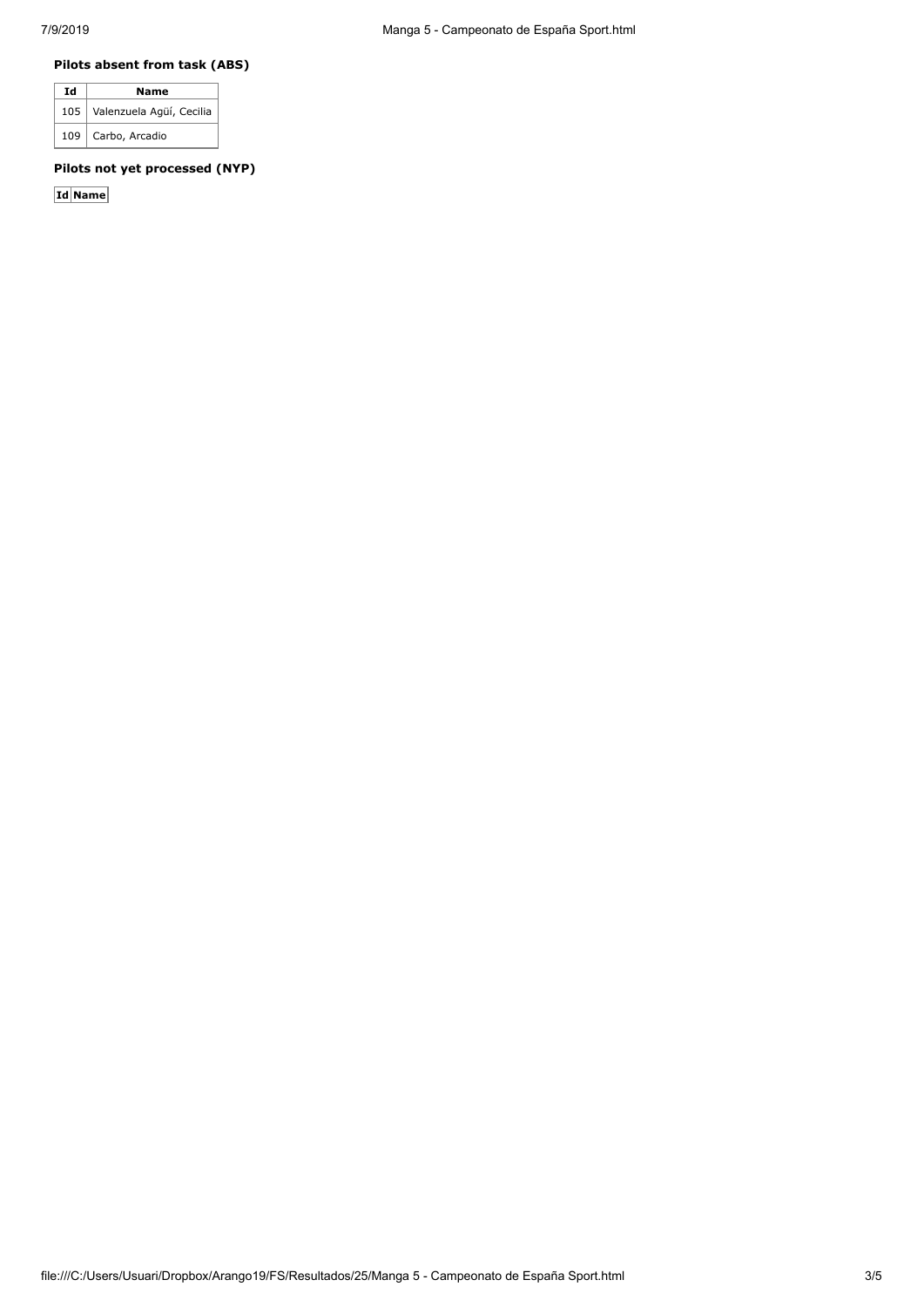#### **Task statistics**

| param                           | value                     |
|---------------------------------|---------------------------|
| ss distance                     | 76.638                    |
| task distance                   | 80.549                    |
| launch to ess distance          | 79.237                    |
| no_of_pilots_present            | 104                       |
| no_of_pilots_flying             | 104                       |
| no_of_pilots_lo                 | 20                        |
| no_of_pilots_reaching_nom_dist  | 96                        |
| no_of_pilots_reaching_es        | 84                        |
| no_of_pilots_reaching_goal      | 84                        |
| sum_flown_distance              | 7561.15000000001          |
| best_dist                       | 80.549                    |
| best_time                       | 1.70972222222222          |
| worst_time                      | 3.43916666666667          |
| no_of_pilots_in_competition     | 117                       |
| no_of_pilots_landed_before_stop | 0                         |
| sum_dist_over_min               | 7149.15000000001          |
| sum real dist over min          | 7149.15000000001          |
| sum_flown_distances             | 7561.15000000001          |
| best_real_dist                  | 80.549                    |
| last_start_time                 | 2019-07-25T14:30:00+02:00 |
| first_start_time                | 2019-07-25T14:30:00+02:00 |
| first_finish_time               | 2019-07-25T16:12:35+02:00 |
| max_time_to_get_time_points     | 3.01728568998286          |
| no_of_pilots_with_time_points   | 77                        |
| goalratio                       | 0.807692307692308         |
| arrival_weight                  | 0                         |
| departure_weight                | 0                         |
| leading_weight                  | 0.111405073680018         |
| time_weight                     | 0.525195347348657         |
| distance_weight                 | 0.363399578971325         |
| smallest_leading_coefficient    | 1.15547642171722          |
| available_points_distance       | 363.399578971325          |
| available_points_time           | 475.195347348657          |
| available_points_departure      | 0                         |
| available_points_leading        | 161.405073680018          |
| available_points_arrival        | 0                         |
| time_validity                   | 1                         |
| launch_validity                 | 1                         |
| distance_validity               | 1                         |
| stop_validity                   | 1                         |
| day_quality                     | 1                         |
| ftv_day_validity                | 1                         |
| time_points_stop_correction     | 0                         |

## **Scoring formula settings**

| param    | value          |
|----------|----------------|
| id       | <b>PWC2017</b> |
| min_dist |                |